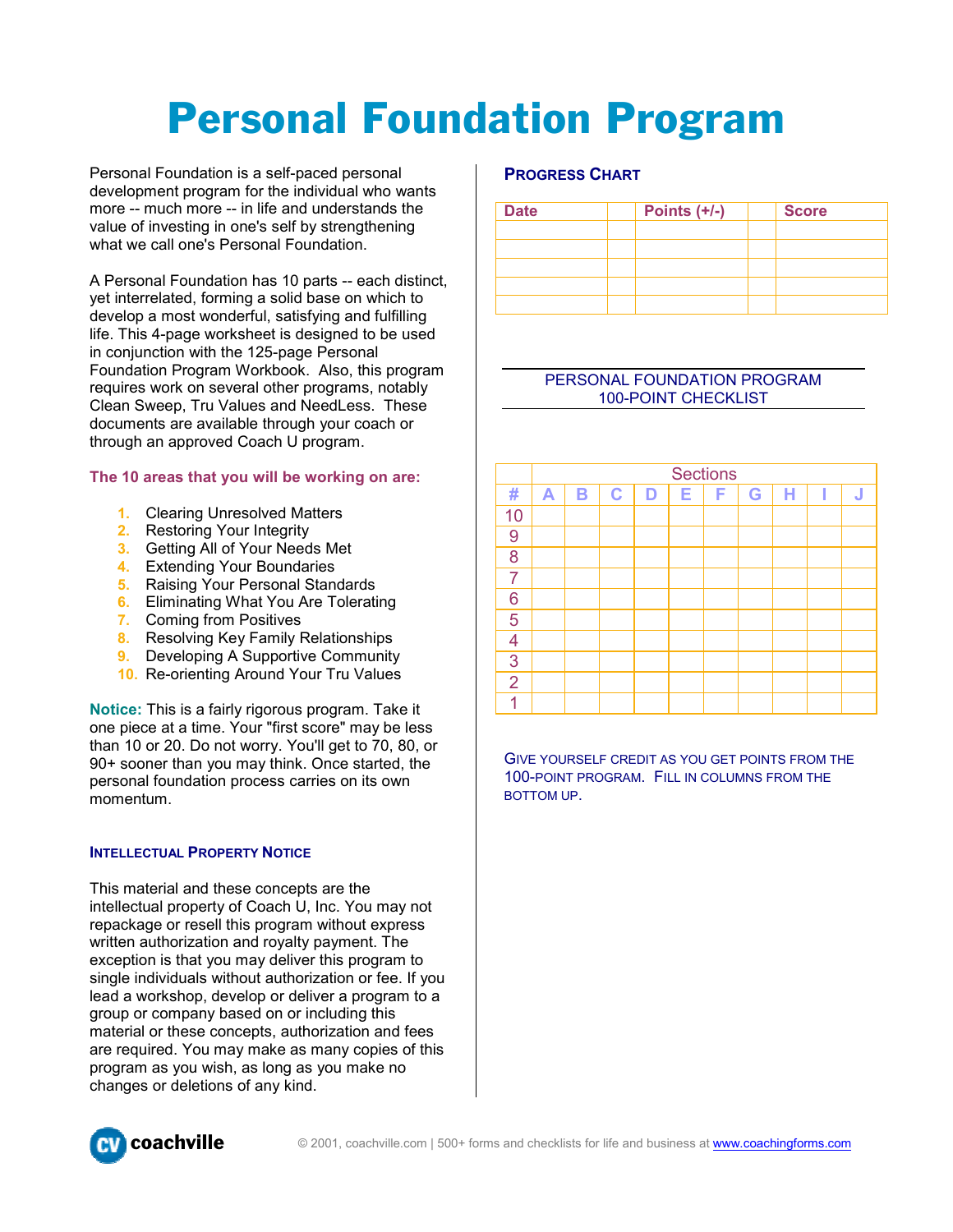# **A. CLEARING UNRESOLVED MATTERS**

Past Experiences - what we did, didn't do, should have done, did poorly or wrongly -- is always with us in some way. In this section, you get clear with the past, doing what you can, and letting go of the rest. You are not your past, yet may still be living as if you are.

#### *When clearing unresolved matters with the past, a person*

- Feels free of what they've done, yet responsible for it all
- $\bullet$  Can be with themselves, as they are today. No compensating.
- $\cdot$  Is able to set their goals and reach them more easily

#### *What happens when one gets clear*

- Continues to repeat it in some new way.
- **Ex** Is reacting to life's Unresolved Matters, instead of flowing with it.

# **The 10 Steps To Clearing Unresolved Matters**

- $\square$  Develop strong compassion for yourself: "Get" that we always do our best, even when we know we aren't.
- $\Box$  Come to see how staying unresolved with someone or something in your past gives you unhealthy energy.
- $\Box$  Come to recognize the 6 signs of being unresolved: Regret, Remorse, Shame, Anger, Denial, continuing Sadness.
- $\Box$  Make a list of at least 50 things you are have unresolved and start working down that list until it is at zero!
- $\Box$  Take the Clean Sweep Program and work it until above 95.
- $\Box$  Make a list of the 10 actions you took against others or lies you told; then communicate them fully.
- On your "clearing" conversations, expect nothing of the other person; it's about you clearing, not their response.
- Start doing "the maximum in work" in your tasks, conversations, actions, so that nothing comes back to bite you for 5 years.
- $\Box$  With someone you really trust, share the 5 things about you that you feel worst about and/or are your biggest secrets.
- $\Box$  Make 5 changes to prevent Unresolved Matters from occurring.

**\_\_\_\_\_ Number of boxes checked (10 max)** 

#### **B. RESTORE INTEGRITY**

To be our best, we must be whole: that is, be responsible for our actions and inactions, respond fully to the lessons being offered to us, honor our bodies and our selves and respect the realities of the physical universe.

#### *When a person is "in integrity":*

- He/she experiences fewer problems.
- $\bullet$  Consistent feelings of peace, health and emotional balance are present.
- He/she reacts to others very little.



#### *What happens when one is "out of integrity"?*

- Disturbances occur regularly.
- Others are blamed, criticized; one reacts a lot to others.

## **The 10 Steps To Restoring Integrity Wholeness**

- $\Box$  Make a list of the 10 ways you are currently not in integrity.
- $\Box$  Get to the source of each and every item; resolve all fully.
- $\Box$  Dedicate yourself to start living in integrity, as you see it.
- $\Box$  Let go of at least 10 shoulds, coulds, woulds, oughts, wills.
- Involve a coach or other strong, able person to help you.
- $\Box$  Start getting 50% more reserve than you feel you need.
- $\Box$  Get to 95+ on Addictions & Conditions program
- $\Box$  Stop hanging out with people who are not the best models.
- $\Box$  Eliminate adrenaline and other unhealthy "rushes" in your life.
- $\Box$  Let go of everything that you know is not good for you.

**\_\_\_\_\_ Number of boxes checked (10 max)** 

# **C. GET YOUR NEEDS MET**

We know we all need air, water, shelter, love, food -- These are our physical needs. But what about our Personal Needs? These are things we must have to be ourselves, but somehow have not been able to get "enough" of. Now, it is possible to do.

#### *When a person is getting their needs fully met*

- They have room and love for other people; no competing.
- Dramatic sense of self-confidence without arrogance.
- ◆ Wants naturally decrease: No compulsions, musts.

#### *What happens when one's needs are not met?*

- Much time is wasted trying to get needs partially met.
- ◆ One attracts needy people.

#### **The 10 Steps To Getting Your Needs Met**

- $\Box$  Identify your top 4 Personal Needs using NeedLess Program.
- $\Box$  Ask 4 special people to each meet one need fully.
- $\Box$  Train, manage and coach them to do so until done right.
- $\Box$  "Get" that Personal Needs are fully satisfiable.
- $\Box$  Set up a S.A.S.S. (see NeedLess) for each of your four needs.
- $\Box$  "Get" that people who love you will meet your needs.
- $\Box$  See the difference between neediness and needs satisfaction.
- $\Box$  When true, assert that your Personal Needs are met.
- Extend a Boundary that will help you satisfy two needs.
- $\Box$  Ask 3 friends to tell you what they see your needs to be.

**\_\_\_\_\_ Number of boxes checked (10 max)**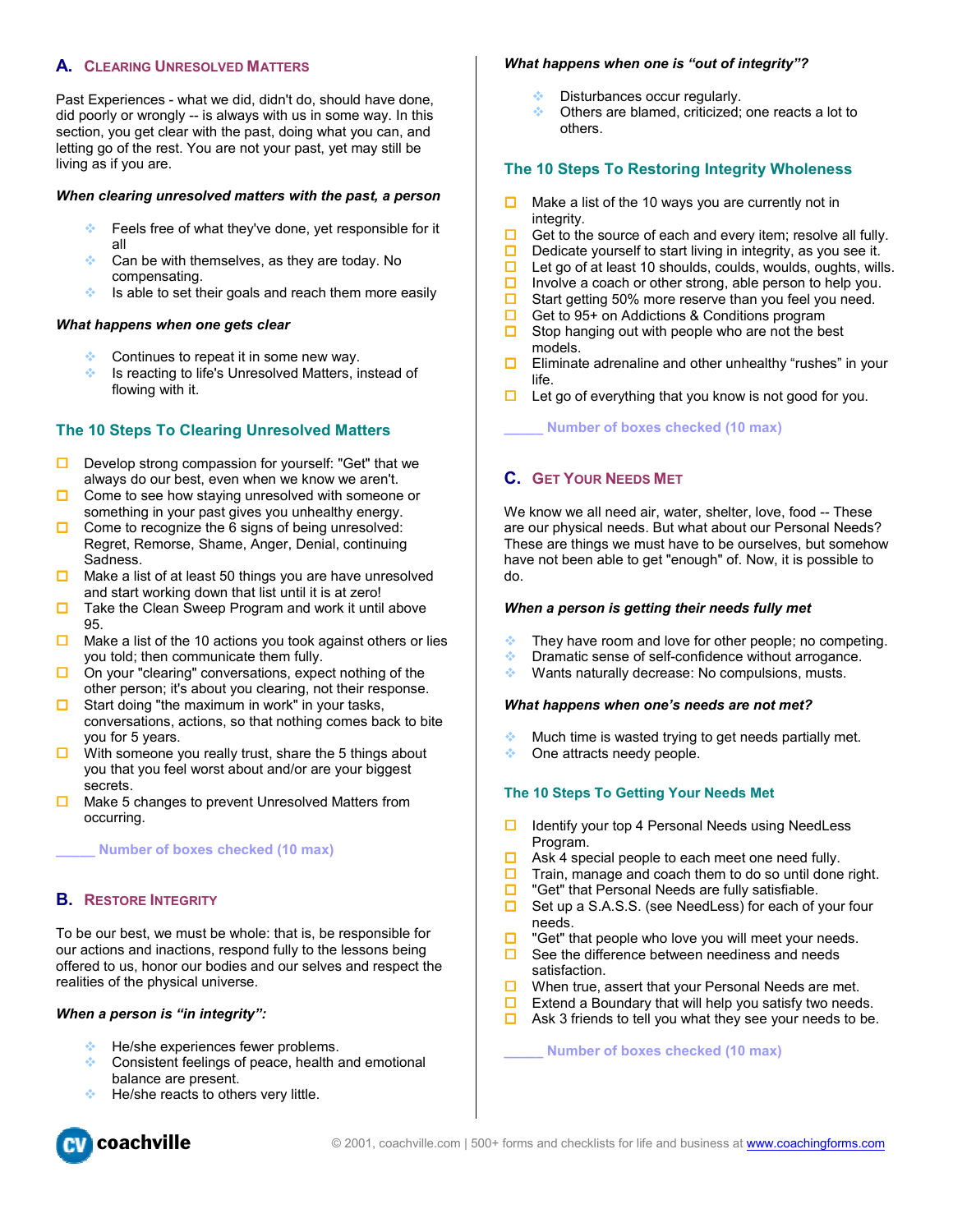# **D. EXTEND BOUNDARIES**

Boundaries are imaginary lines we establish around ourselves to protect our souls, hearts and minds from the unhealthy or damaging behavior of others. It is recommended to extend your boundaries at least two or three times beyond where they are.

#### *When a person has healthy boundaries*

- Fear diminishes significantly; trust is rarely an issue.
- $\cdot$  Willing, healthy family members & true friends respect these.
- $\cdot$  They start growing more emotionally and developmentally.

#### *What happens when one's boundaries are weak?*

- $\bullet$  They attract needy, disrespectful people into their lives.
- The waste much energy to keeping life going.

#### **The 10 Steps To Having Extensive Boundaries**

- $\Box$  "Get" that you need to dramatically extend your boundaries.
- $\Box$  Be willing to educate others how to respect your new ones.
- $\Box$  Be relentless, yet not punitive, as you extend boundaries.
- $\Box$  Make a list of the 10 things that people may no longer do around you, do to you or say to you.
- $\Box$  Sit down with each person involved and share with them your process here; get an agreement to honoring you.
- $\Box$  Require that every single person in your life is always unconditionally constructive in every single comment to you: No more digs, make-funs, deprecating remarks, criticisms. No matter what or who or the situation!
- $\Box$  Have and use a 4-step plan of action whenever someone violates your boundaries: Inform them what they are doing, Implore they stop immediately, Require that they stop, Walk away without any snappy or get-even comments
- $\Box$  Make a list of 10 ways you are violating others' boundaries.
- Stop violating the boundaries on that list.
- Reward; congratulate those who are respecting boundaries.

**\_\_\_\_\_ Number of boxes checked (10 max)** 

#### **E. RAISE STANDARDS**

Personal Standards refer to the behavior and actions you are willing to hold yourself to. You'll find as you work on areas 1-4 of the Personal Foundation program that you'll much more easily expect (and enjoy) more of yourself and of your behavior.

#### *When a person has and honors high standards*

- $\bullet$  They feel very, very good about themselves, and others, too.
- They become irresistibly attractive to high quality people.
- They don't get near people/situations that cause problems.

#### *What happens when one's standards are too low*

- Continues to operate "below the line" emotionally.
- Self-esteem drops; self-worth is questioned.

#### **The 10 Steps To Raising Personal Standards**

- $\Box$  Make a list of 10 people you admire: identify the qualities, natural behavior and how they handle tough situations and people. What standards could you raise that would have you be more like them, yet still fit you, today?
- $\Box$  Start being unconditionally constructive every single time you open your mouth, yet still say all you need to say.
- $\Box$  Stop gossiping, good or bad, about anyone.
- $\Box$  Let go of the standards you "should" have; make a list of the 10 standards you most want and are ready for today.
- $\Box$  "Get" that standards are a choice, not a requirement.
- $\Box$  Fully respond to everything that occurs in your "space"; assume you had something to do with it, but don't take the "blame." Just handle it and raise your standards so it doesn't happen again.
- $\Box$  Always: Put people and relationships ahead of results.
- $\Box$  Always: Put your integrity first, needs second, wants third.
- $\Box$  "Get" that others are right, and so are you.
- $\Box$  Always: Maintain a reserve of time, money, love, wellness.

**\_\_\_\_\_ Number of boxes checked (10 max)** 

#### **F. STOP TOLERATING**

Humans tolerate a lot. Often, we're taught not to complain, that life is difficult, not to rock the boat, to go along with others, to be grateful for what we have, to be understanding. Not bad advice, but we can still stop tolerating what is bugging us!

#### *When a person has stopped tolerating*

- They are happier, more fun to be around.
- $\bullet$  They have extra energy to express their values vs. their egos.
- **They have the Edge: they "step-over" nothing.**

#### *What happens when one tolerates?*

- They and their work become mediocre; people are tired.
- $\bullet$  Natural creativity is squashed.

#### **The 10 Steps To A Toleration-Free Life**

- "Get" that putting up with things is good for no one.
- $\Box$  Make a list of 10 things you are tolerating at home.
- $\Box$  Make the requests/take the actions to eliminate these items.
- $\Box$  Make a list of 10 things you are tolerating at work.
- $\Box$  Take the actions to eliminate these items.
- $\Box$  "Get" that you're getting juiced by tolerating things!
- $\Box$  Be focused to being toleration-free.
- $\Box$  Stop complaining: instead, make a strong plea.
- Invest \$1000 to handle the tasks/chores that pain you.
- $\square$  Do steps 1-9 above, again, after you've done them once!

**\_\_\_\_\_ Number of boxes checked (10 max)** 

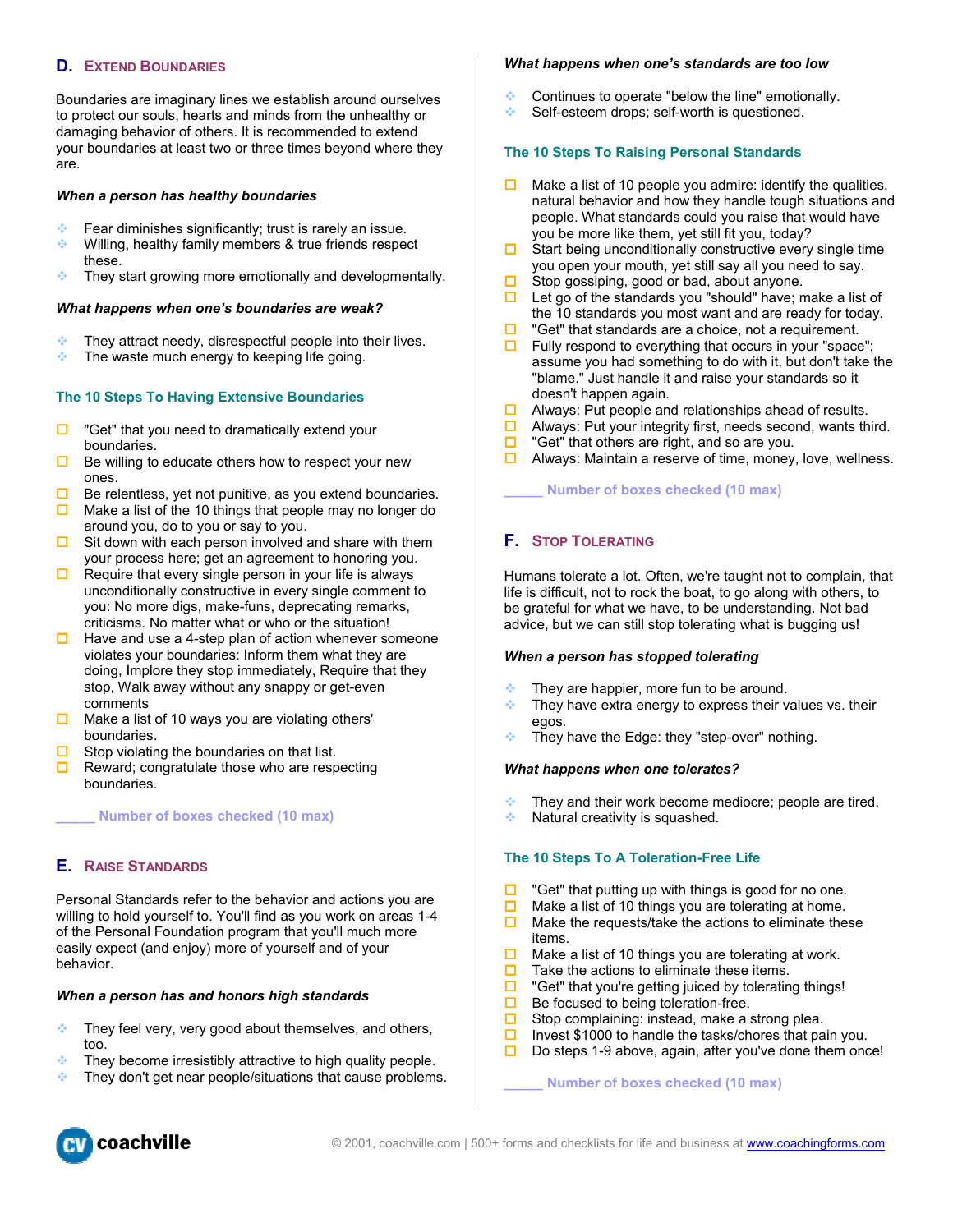# **G. COME FROM POSITIVES**

There is a wonderful feeling that comes from making the shift from the problems in life to "getting" that life is pretty good. This shift may take time, development and a high score on the Personal Foundation program, but you'll get there! We promise!

## *When a person comes from a positive place in life*

- They still live in reality, but choose to live a better way.
- $\bullet$  They create more positive things happening to them.

#### *What happens until one makes this shift?*

- Nothing is good enough, especially oneself.
- Problems are attracted, like bees to honey.

# **The 10 Shifts To Make To Come From This Place**

- $\Box$  From not enough to being enormously grateful, always.
- $\Box$  From having problems to being a PFZ (problem-free zone)
- $\Box$  From just getting by to having a healthy reserve of time, love, money and space.
- $\Box$  From fighting, resisting, denying the circumstances, problems and disturbances in life to realizing that you had a lot to do with whatever is happening.
- $\Box$  From doubting yourself to trusting your inklings/intuition.
- $\Box$  From being complacent to making the choice to be fully alive.
- $\Box$  From being passive, waiting, to always initiating, being at cause and creating your life.
- $\Box$  From putting others first to becoming healthfully Selfish.
- $\Box$  From talking or being "about" life, to being actively "for" life.
- $\Box$  From thinking you're alone to developing a relationship with God, Self, Spirit, Soul (or the term you wish).

**\_\_\_\_\_ Number of boxes checked (10 max)** 

#### **H. STRENGTHEN FAMILY**

Family, whether biological or chosen, is an important part of our Personal Foundation. Why? Because we need to know we belong, that we are loved, that we can afford to take risks in life because we know there are key people behind and with us.

#### *When a person has a strong family*

- $\triangleleft$  More needs are met, automatically.
- Values are expressed more often.



#### *What happens if one doesn't have a strong family?*

One doubts oneself more often.

# **The 10 Steps To Strengthening Your Family**

- $\Box$  "Get" that families are people, not perfect, probably learning how to be better, not there to give you everything you deserve or need; they need love and support from you.
- $\Box$  I've done everything possible to restore any family relationships that hurt me. It is okay with me not to spend time with family members who pain me.
- $\Box$  I have owned up to my role in problems between me and other family members.
- $\Box$  I operate from choice vs. obligation or duty when doing things for my family.
- $\Box$  I have nothing negative/unresolved with any of my children.
- $\Box$  I have nothing negative/unresolved with my spouse/mate.
- $\Box$  I have nothing negative/unresolved with an ex.
- $\Box$  I have nothing negative/unresolved with a parent.
- $\Box$  I have nothing negative/unresolved with a relative.
- $\Box$  I have nothing negative/unresolved with a sibling.

**\_\_\_\_\_ Number of boxes checked (10 max)** 

#### **H. STRONG COMMUNITY**

Nothing worth doing is worth doing alone. Given that, it helps to have a strong personal and professional community; people you can share your love, life, dreams and concerns with to a level of intimacy once reserved for family.

#### *When a person has a strong community*

- **◆** Well-rounded, well-connected, reserve in case of trouble.
- Expands their personal and professional horizons.
- $\triangleq$  Moves in new, more rewarding directions.

#### *What happens if one doesn't have a community*

- Relies excessively on family members to meet needs.
- **Misses out on opportunities for** personal/professional growth.

#### **The 10 Steps To Developing A Community**

- $\Box$  I have a best friend.
- $\Box$  I have a soul mate.
- $\Box$  I have at least 10 social friends who I enjoy.
- $\Box$  I have a successful professional network of at least 25 folks.
- $\Box$  I contribute daily (in some way) to people in my community.